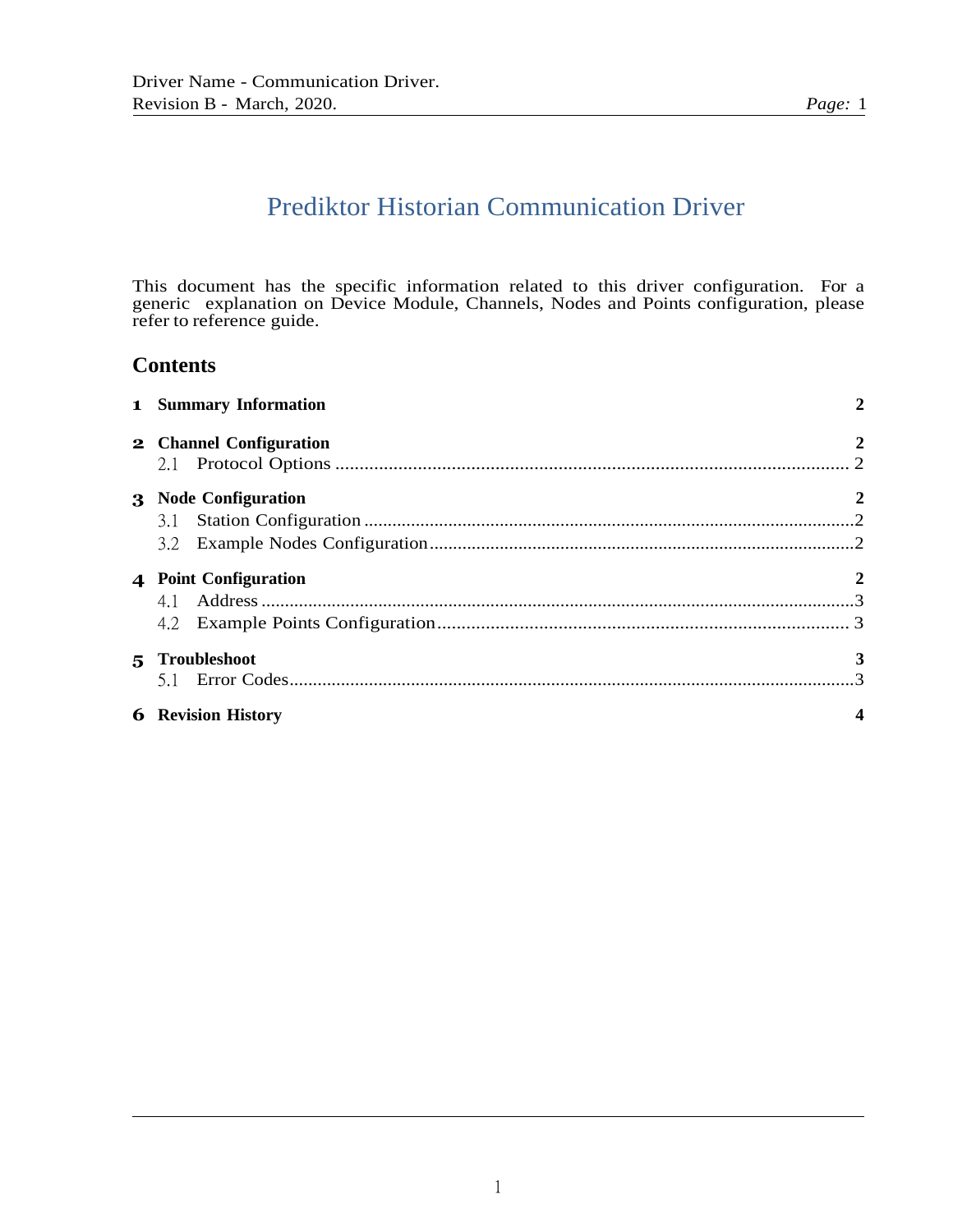# <span id="page-1-0"></span>**1 Summary Information**

**Communication Driver Name**: Prediktor Historian **Current Version**: 1.0.0.5 **Implementation DLL**: T.ProtocolDriver.Prediktor.dll **Manufacturer**: Prediktor

# <span id="page-1-1"></span>**2 Channel Configuration**

#### <span id="page-1-2"></span>**2.1 Protocol Options**

- **WriteToAllStations**: If checked then write to all servers (PrimaryStation and BackupStation)
- **AllItemsSameGroup**: If checked then add all items at the same group (reading and writing)

# **3 Node Configuration**

#### <span id="page-1-3"></span>**3.1 Station Configuration**

*•* Hive

**Server Name**: Database server name. **Instance**: Server and Hub configured.

*•* Honeystore

**Server Name**: Database server name. **Database Name**: Model database name

### <span id="page-1-4"></span>**3.2 Example Nodes Configuration**

| <b>Name</b> | <b>Node</b> | <b>PrimaryStation</b>                                               | <b>SecondaryStation</b> | <b>Description</b> |
|-------------|-------------|---------------------------------------------------------------------|-------------------------|--------------------|
|             |             | Prediktor1   Prediktor   Hive; localhost; Prediktor. ApisLoader. 1; |                         |                    |
|             |             |                                                                     |                         |                    |

**Note 1**: Use the Test Connection button to check the connection with the Server and Database.

# <span id="page-1-5"></span>**4 Point Configuration**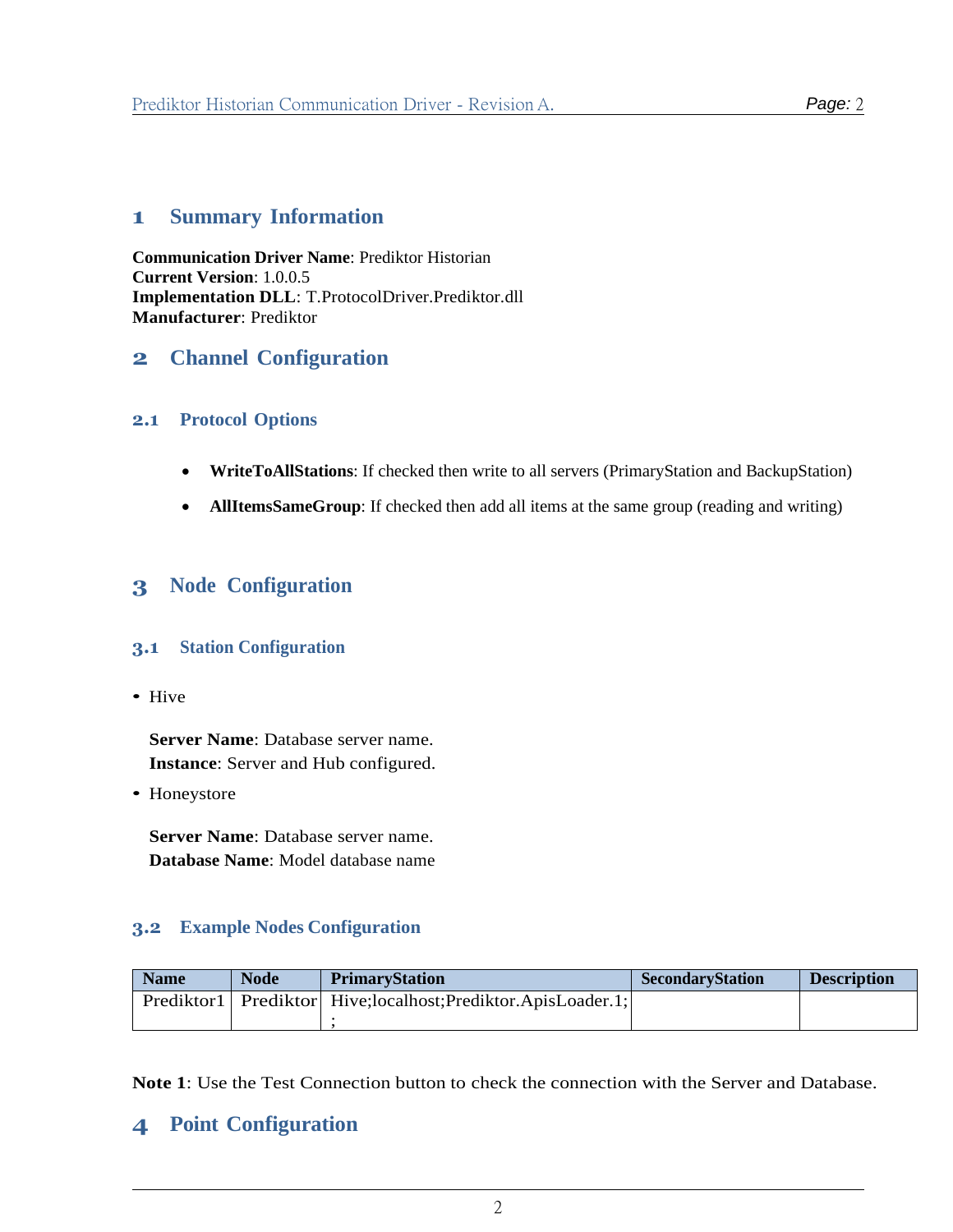#### <span id="page-2-0"></span>**4.1 Address**

You can use the eithe Browse button to see all data available in the Prediktor database or writte the Tag address directly into the field.

Use the Verify button to check if it is a valid name and get the current value and quality.

#### <span id="page-2-1"></span>**4.2 Example Points Configuration**

| <b>TagName</b> | <b>Address</b>     | <b>DataType</b> | <b>AccessType</b> | <b>Description</b> |
|----------------|--------------------|-----------------|-------------------|--------------------|
| Line 001       | $Line[1].$ Furnace | Integer         | ReadWrite         |                    |
| Temperature    | Temperature -      |                 |                   |                    |

# <span id="page-2-2"></span>**5 Troubleshoot**

The status of the driver execution can be observed through the diagnostic tools, which are:

- *•* Trace window
- *•* Property Watch
- *•* Module Information

Status value of 0 (zero) means communication success. Negative valuesindicate internal driver error and positive values means protocol errors code.

#### <span id="page-2-3"></span>**5.1 Error Codes**